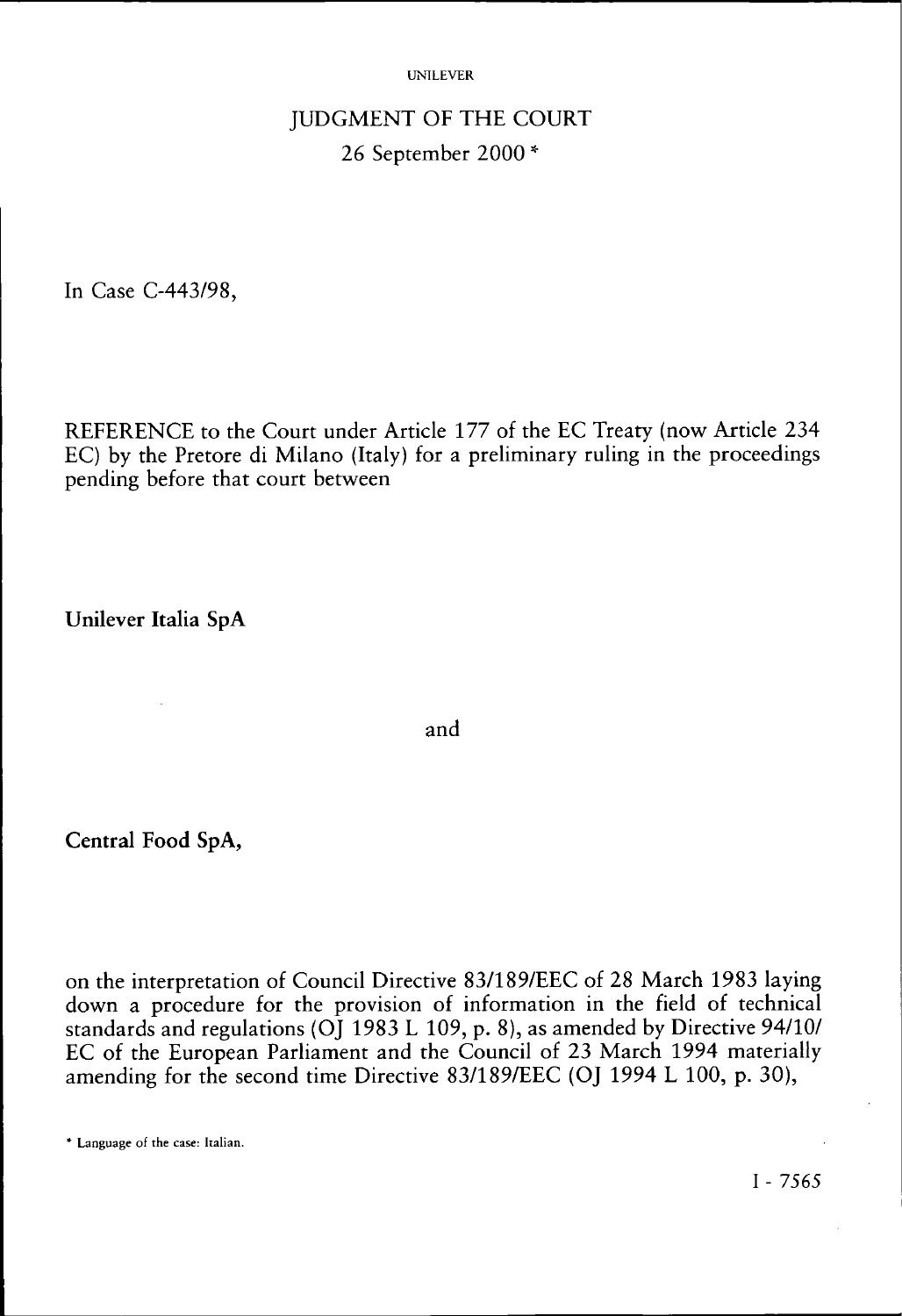### THE COURT,

composed of: G.C. Rodriguez Iglesias, President, L. Sevón and R. Schintgen (Presidents of Chambers), P.J.G. Kapteyn, C. Gulmann (Rapporteur), J.-P. Puissochet, H. Ragnemalm, M. Wathelet and V. Skouris, Judges,

Advocate General: EG. Jacobs, Registrar: D. Louterman-Hubeau, Principal Administrator,

after considering the written observations submitted on behalf of:

- Unilever Italia SpA, by F. Capelli and G. Votta, of the Milan Bar,
- the Italian Government, by Professor U. Leanza, Head of the Legal Department in the Ministry of Foreign Affairs, acting as Agent, assisted by I.M. Braguglia, Avvocato dello Stato,
- the Belgian Government, by A. Snoecx, Assistant Adviser in the Directorate General for Legal Affairs of the Ministry of Foreign Affairs, External Trade and Development Cooperation, acting as Agent,
- the Danish Government, by J. Molde, Head of Division in the Ministry of Foreign Affairs, acting as Agent,
- the Netherlands Government, by M.A. Fierstra, Head of the European Law Service in the Ministry of Foreign Affairs, acting as Agent,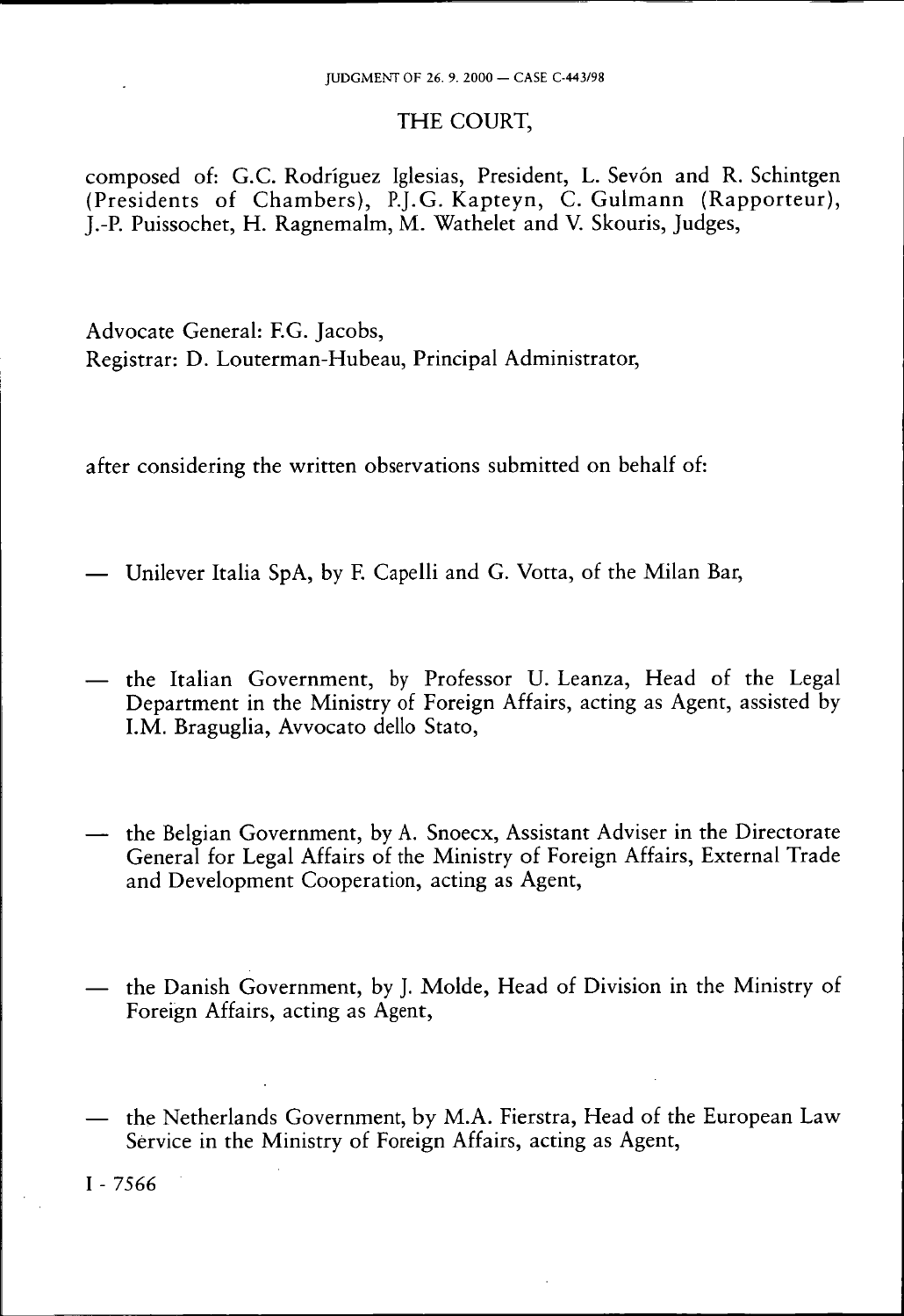— the Commission of the European Communities, by P. Stancanelli, of its Legal Service, and M. Shotter, a national civil servant on secondment to that service, acting as Agents,

having regard to the Report for the Hearing,

after hearing the oral observations of Unilever Italia SpA, the Italian Government and the Commission at the hearing on 16 November 1999,

after hearing the Opinion of the Advocate General at the sitting on 27 January 2000,

gives the following

### **Judgment**

1 By order of *6* November 1998, received at the Court on 7 December 1998, the Pretore di Milano (Magistrate, Milan) referred to the Court for a preliminary ruling under Article 177 of the EC Treaty (now Article 234 EC) a question on the interpretation of Council Directive 83/189/EEC of 28 March 1983 laying down a procedure for the provision of information in the field of technical standards and regulations (OJ 1983 L 109, p. 8), as amended by Directive 94/10/EC of the European Parliament and the Council of 23 March 1994 materially amending for the second time Directive 83/189/EEC (OJ 1994 L 100, p. 30).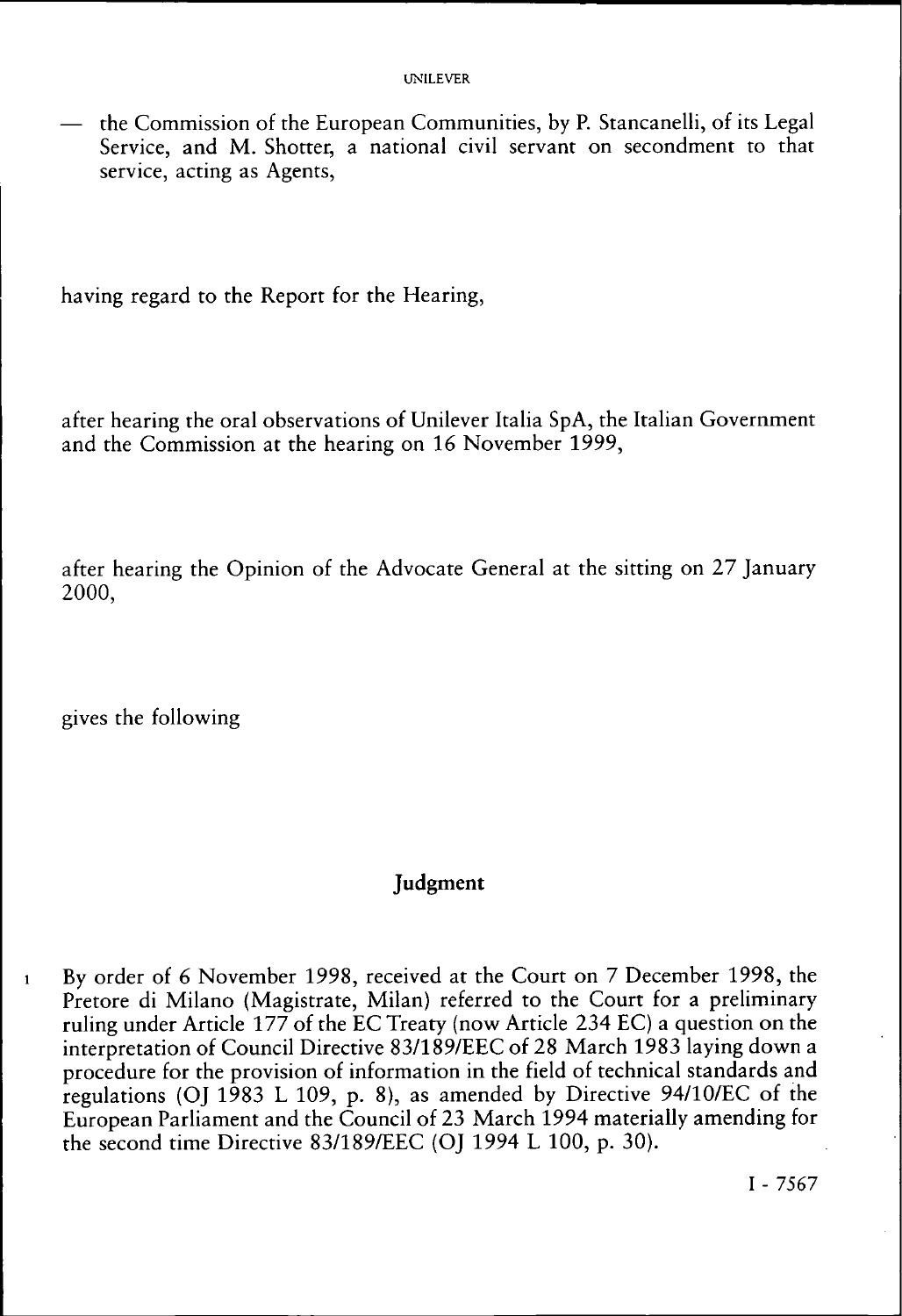2 That question was raised in proceedings between Unilever Italia SpA ('Unilever') and Central Food SpA ('Central Food') concerning payment by Central Food for a consignment of olive oil supplied by Unilever.

### Community **law**

3 Article  $1(1)$ , (2) and (9) of Directive 83/189 provide:

'For the purposes of this directive, the following meanings shall apply:

- 1. "product", any industrially manufactured product and any agricultural product;
- 2. "technical specification", a specification contained in a document which lays down the characteristics required of a product such as levels of quality, performance, safety or dimensions, including the requirements applicable to the product as regards the name under which the product is sold, terminology, symbols, testing and test methods, packaging, marking or labelling and conformity assessment procedures;

The term "technical specification" also covers production methods and processes used in respect of agricultural products as referred to in Article 38(1) of the Treaty, products intended for human and animal consumption, and medicinal products as defined in Article 1 of Directive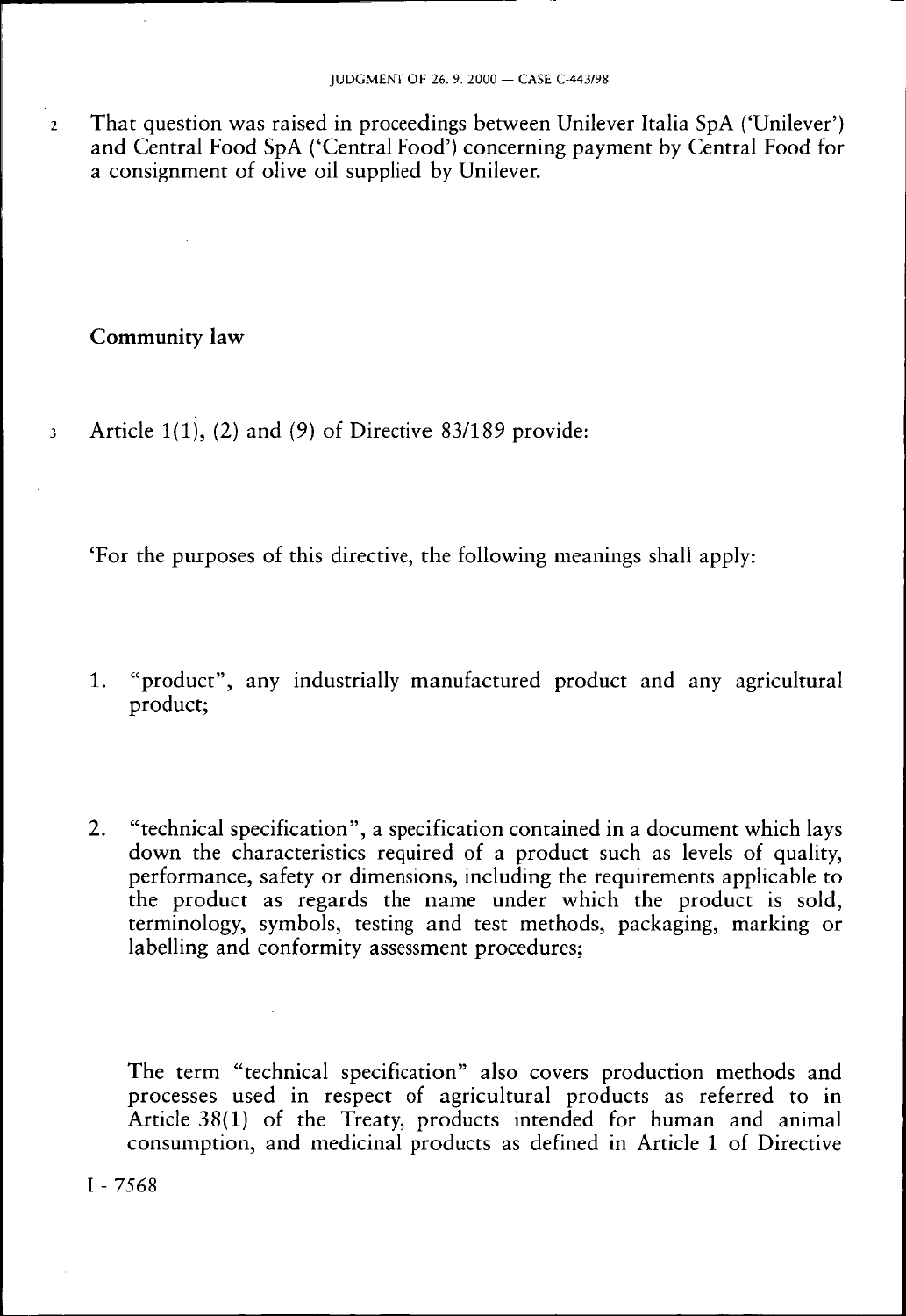#### UNILEVER

65/65/EEC, as well as production methods and processes relating to other products, where these have an effect on their characteristics.

9. "technical regulation", technical specifications and other requirements, including the relevant administrative provisions, the observance of which is compulsory, *de jure* or *de facto,* in the case of marketing or use in a Member State or a major part thereof, as well as laws, regulations or administrative provisions of Member States, except those provided for in Article 10, prohibiting the manufacture, importation, marketing or use of a product.

4 Article 8(1) to (3) of Directive 83/189 provide:

...'

 $\ddotsc$ 

 $\cdots$ 

' 1 . Subject to Article 10, Member States shall immediately communicate to the Commission any draft technical regulation, except where it merely transposes the full text of an international or European standard, in which case information regarding the relevant standard shall suffice; they shall also let the Commission have a statement of the grounds which make the enactment of such a technical regulation necessary, where these have not already been made clear in the draft.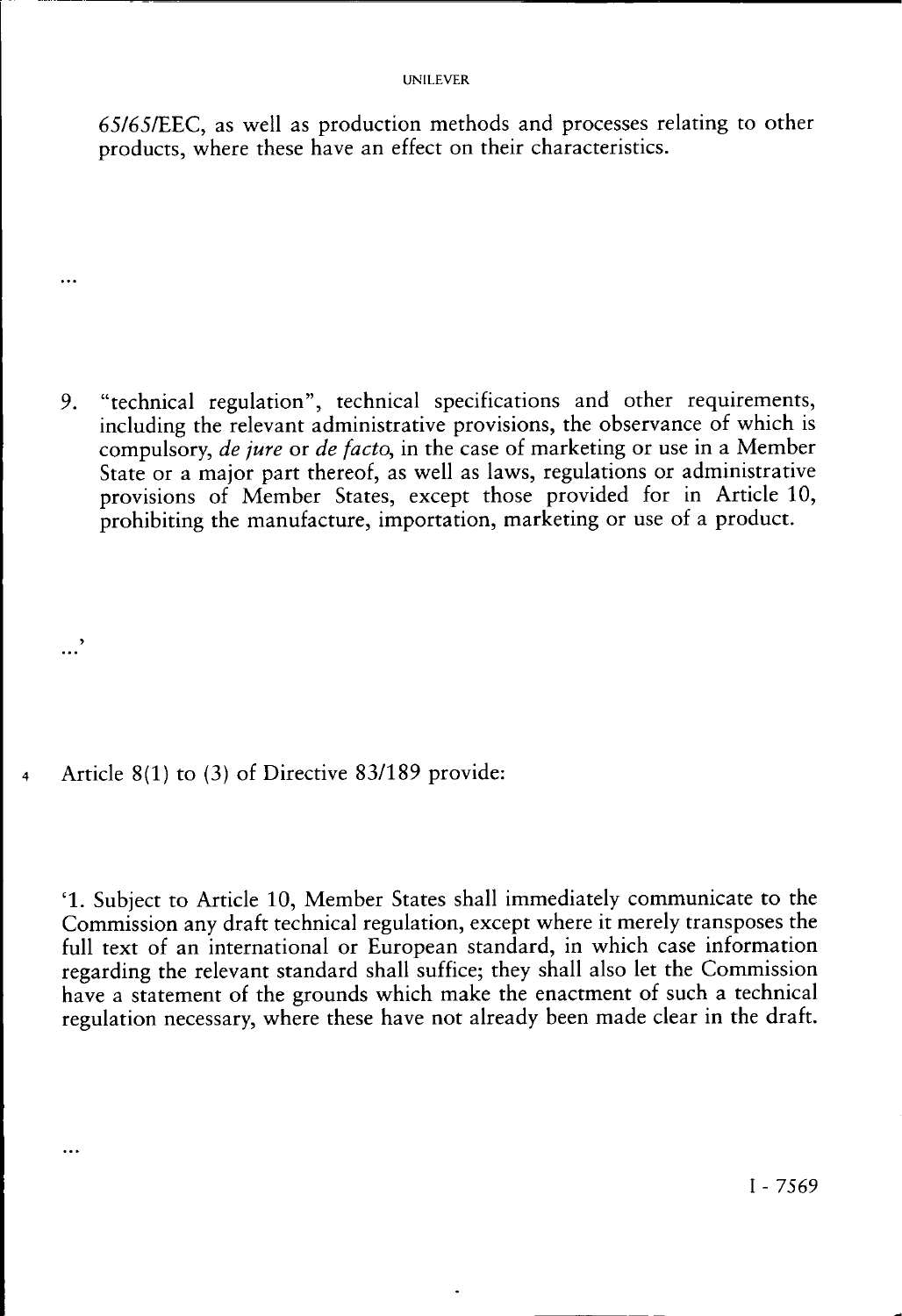The Commission shall immediately notify the other Member States of the draft and all documents which have been forwarded to it; it may also refer this draft, for an opinion, to the Committee referred to in Article 5 and, where appropriate. to the committee responsible for the field in question.

2. The Commission and the Member States may make comments to the Member State which has forwarded a draft technical regulation; that Member State shall take such comments into account as far as possible in the subsequent preparation of the technical regulation.

3. Member States shall communicate the definitive text of a technical regulation to the Commission without delay.'

5 Article 9 of Directive 83/189 provides:

' 1 . Member States shall postpone the adoption of a draft technical regulation for three months from the date of receipt by the Commission of the communication referred to in Article 8(1).

I - 7570

. . .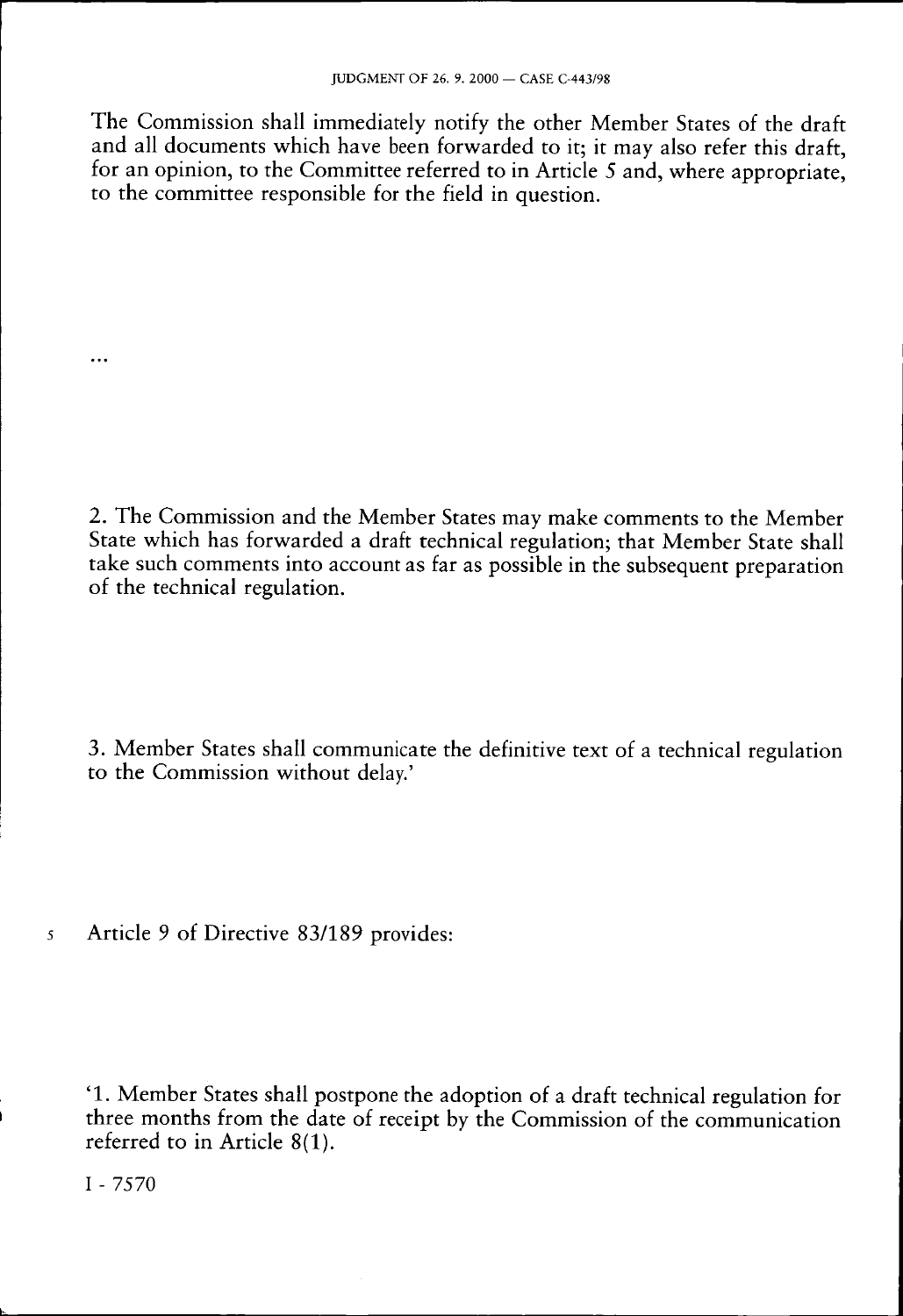- 2. Member States shall postpone:
- for four months the adoption of a draft technical regulation in the form of a voluntary agreement within the meaning of Article 1(9), second indent,
- without prejudice to paragraphs 3, 4 and 5, for six months the adoption of any other draft technical regulation,

from the date of receipt by the Commission of the communication referred to in Article 8(1) if the Commission or another Member State delivers a detailed opinion, within three months of that date, to the effect that the measure envisaged may create obstacles to the free movement of goods within the internal market.

The Member State concerned shall report to the Commission on the action it proposes to take on such detailed opinions. The Commission shall comment on this reaction.

3. Member States shall postpone the adoption of a draft technical regulation for 12 months from the date of receipt by the Commission of the communication referred to in Article 8(1) if, within the three months following that date, the Commission announces its intention to propose or adopt a Directive, Regulation or Decision on the matter in accordance with Article 189 of the Treaty.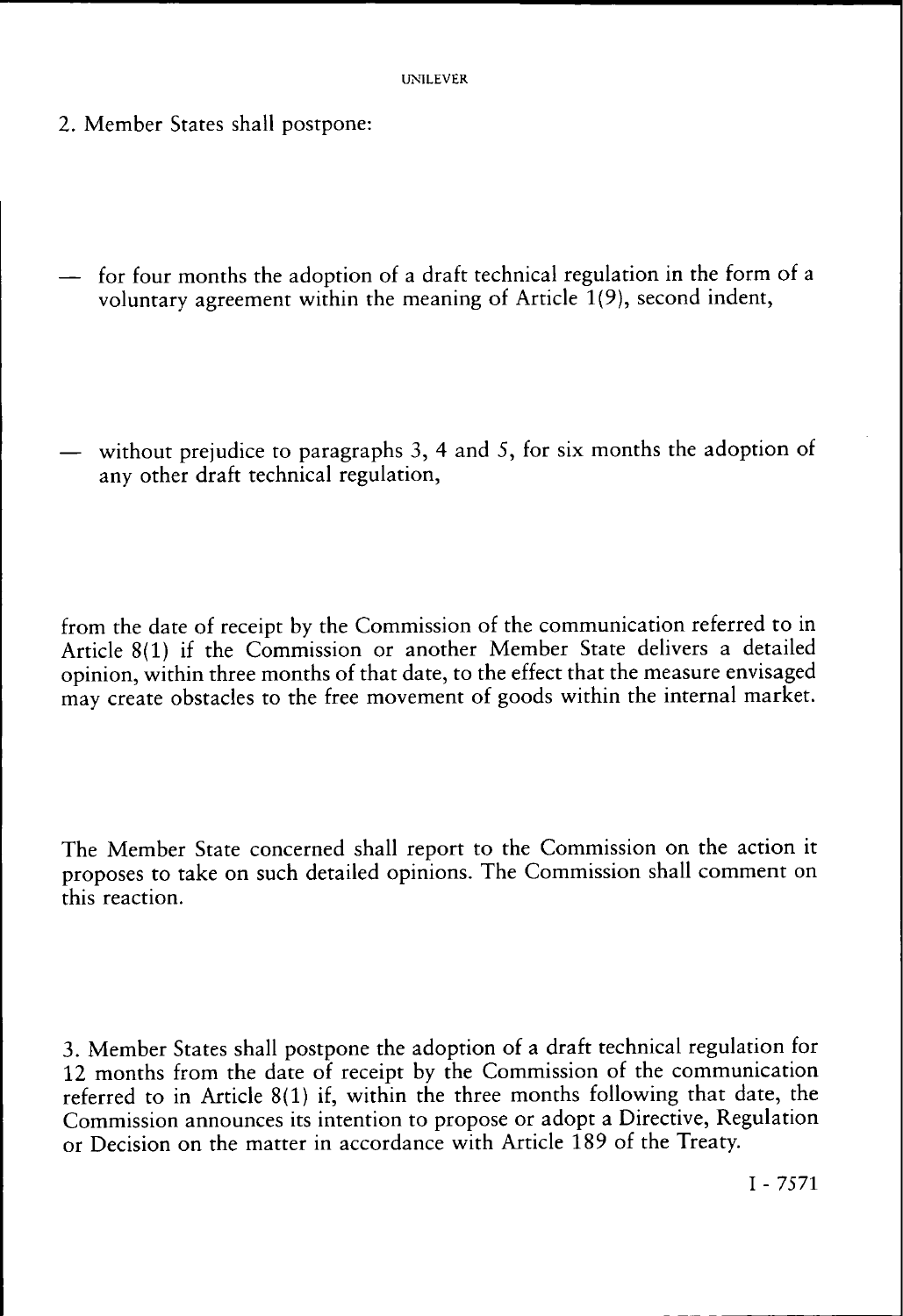4. Member States shall postpone the adoption of a draft technical regulation for 12 months from the date of receipt by the Commission of the communication referred to in Article 8(1) if, within the three months following that date, the Commission announces its finding that the draft technical regulation concerns a matter which is covered by a proposal for a Directive, Regulation or Decision presented to the Council in accordance with Article 189 of the Treaty.

5. If the Council adopts a common position during the standstill period referred to in paragraphs 3 and 4, that period shall, subject to Article 9(6), be extended to 18 months.

6. The obligations referred to in paragraphs 3, 4 and 5 shall lapse:

— when the Commission informs the Member States that it no longer intends to propose or adopt a binding Community act,

— when the Commission informs the Member States of the withdrawal of its draft or proposal,

— when the Commission or the Council has adopted a binding Community act. I - 7572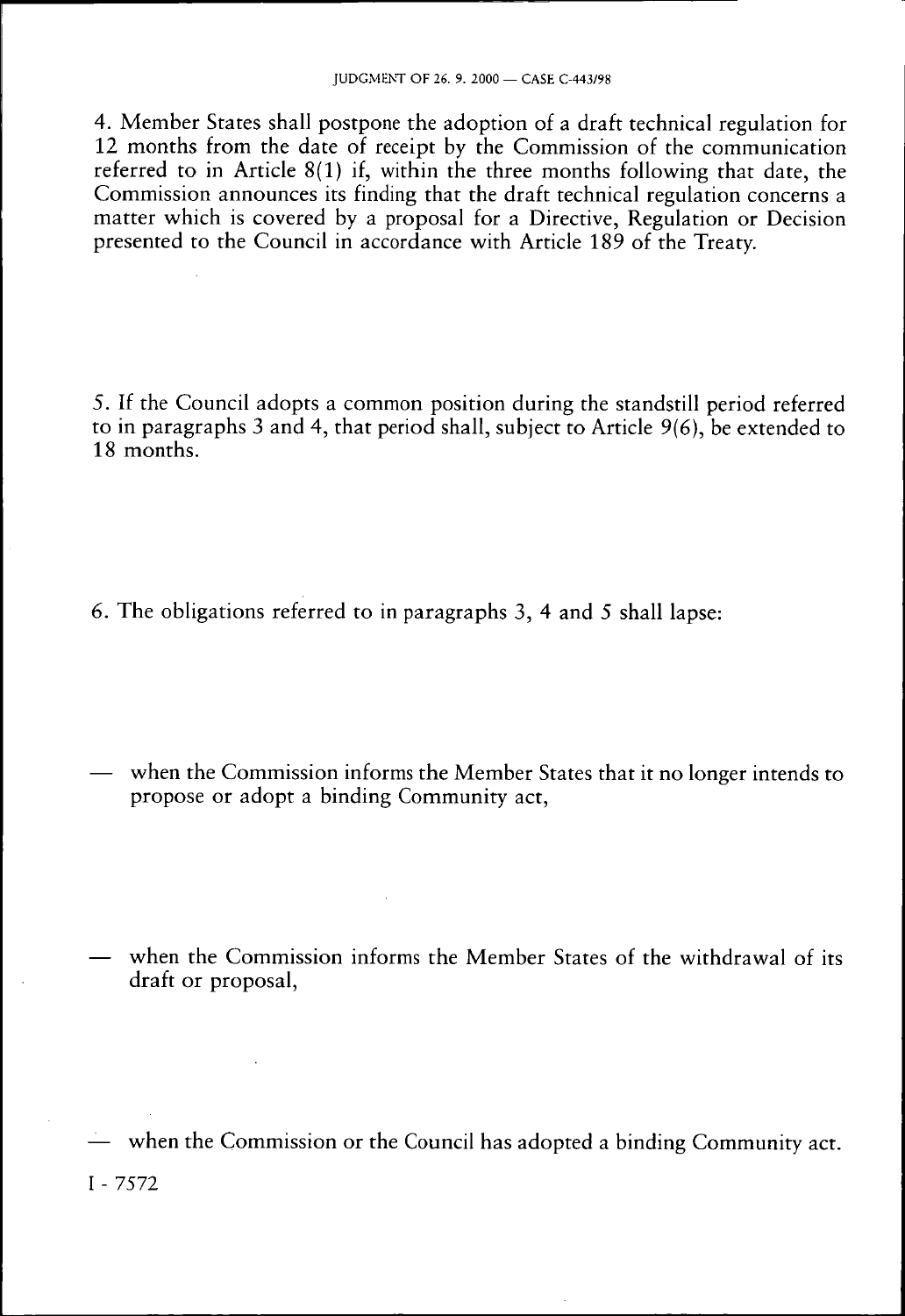#### UNILEVER

7. Paragraphs 1 to 5 shall not apply in those cases where, for urgent reasons, occasioned by serious and unforeseeable circumstances, relating to the protection of public health or safety, the protection of animals or the preservation of plants, a Member State is obliged to prepare technical regulations in a very short space of time in order to enact and introduce them immediately without any consultations being possible. The Member State shall give, in the communication referred to in Article 8, the reasons which warrant the urgency of the measures taken. The Commission shall give its views on the communication as soon as possible. It shall take appropriate action in cases where improper use is made of this procedure. The European Parliament shall be kept informed by the Commission.'

*6* Pursuant to the first indent of Article 10(1) of Directive 83/189:

'Articles 8 and 9 shall not apply to those laws, regulations and administrative provisions of the Member States or voluntary agreements by means of which Member States:

comply with binding Community acts which result in the adoption of technical specifications.'

7 In paragraphs 54 and 55 of its judgment in Case C-194/94 *CIA Security* v *Signalson and Securitel* [1996] ECR I-2201 (hereinafter 'CIA Security') the Court held that Directive 83/189 was to be interpreted as meaning that breach of the obligation to notify rendered the technical regulations concerned inapplicable, so that they were unenforceable against individuals and that individuals might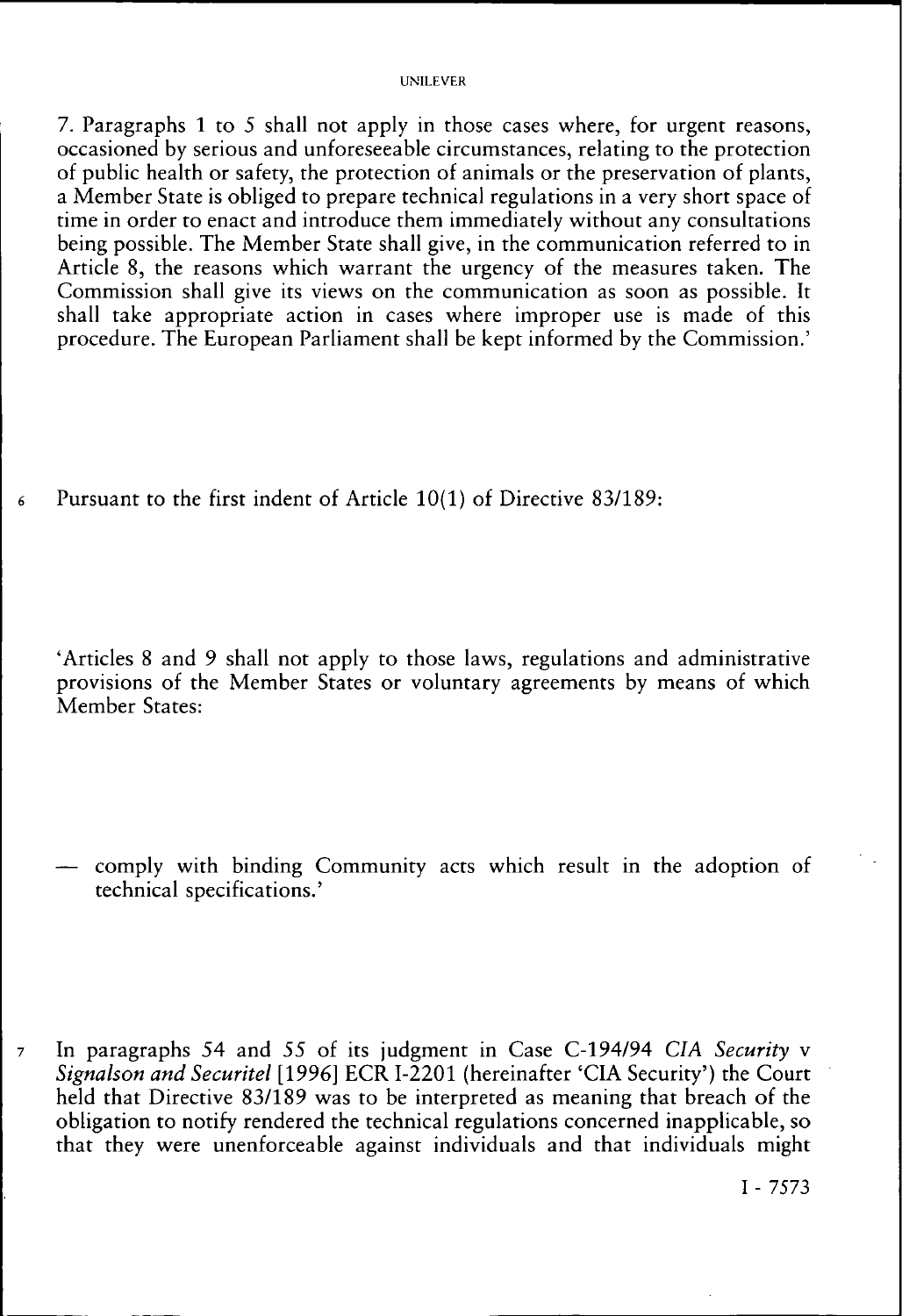therefore rely on Articles 8 and 9 of Directive 83/189 before the national court, which must decline to apply a national technical regulation which has not been notified in accordance with that directive.

8 As the Court made clear in paragraph 35 of its judgment in Case C-226/97 *Lemmens* [1998] ECR I-3711, failure to notify technical regulations, which constitutes a procedural defect in their adoption, renders such regulations inapplicable inasmuch as they hinder the use or marketing of a product which is not in conformity therewith.

# **The Italian legislation and the notification procedure**

- 9 According to the documents before the Court, a draft law to govern labelling indicating the geographical origin of the various kinds of olive oil was submitted to the Italian Parliament on 27 January 1998. It was given readings in the Senate in February and March of the same year and in the Chamber of Deputies in April and June.
- 10 In the meantime, having been informed of the existence of the draft, the Commission called on the Italian authorities to notify it in accordance with Article 8(1) of Directive 83/189, and they did so on 4 May 1998. The Commission then brought the draft law to the notice of the Member States and, on 10 June 1998, it published in the *Official Journal of the European Communities* a notice indicating that the three-month period of suspension provided for in Article 9(1) of Directive 83/189 ran until 5 August 1998. The notice drew attention to the fact that, in accordance with the judgment in *CIA Security,* national courts must decline to apply any national technical regulation which had not been notified in accordance with Directive 83/189, so that the technical regulations concerned can no longer be enforced against individuals (OJ 1998 C 177, p. 2).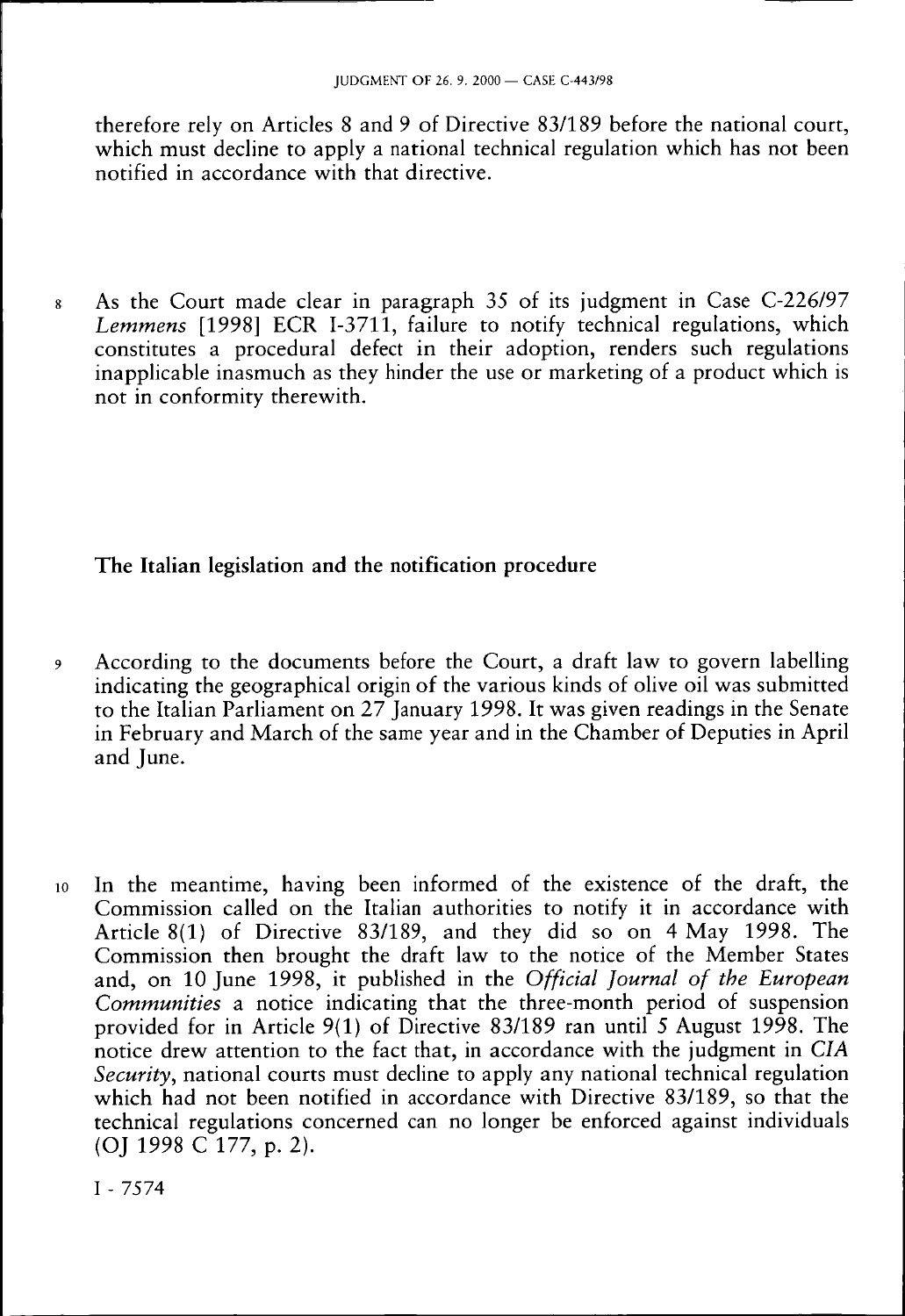- 11 On 23 July 1998, the Commission informed the Italian authorities of its intention to legislate in the field covered by the draft law and called on them to postpone its adoption for a period of 12 months as from the date of the notice, in accordance with the Article 9(3) of Directive 83/189.
- $12$  After the definitive approval thereof by both Chambers of the Italian Parliament, Law No 313 on the labelling of origin of extra virgin olive oil, virgin olive oil and olive oil (hereinafter 'the contested Law') was signed on 3 August 1998 by the President of the Republic, the Prime Minister and the Minister for Agriculture.
- 13 The next day the Commission informed the permanent representative for Italy to the European Union that it would initiate a procedure under Article 169 of the Treaty (now Article 226 EC) if the Law were published in the *Gazzetta Ufficiale della Repubblica Italiana* and declared that that Law would be unenforceable against individuals if it was published before 4 May 1999.
- 14 On 4 August 1998, the Commission received detailed opinions from the Spanish and Portuguese Governments within the meaning of Article 9(2) of Directive 83/189, to the effect that the draft law should be amended. On 5 August, it received observations from the Netherlands Government under Article 8(2).
- 15 On 29 August 1998, the contested Law was published in *Gazzetta Ufficiale della Repubblica Italiana* No 201 and it entered into force the following day.
- 16 Article 1 of that the Law provides, in essence, that the oils concerned may not be marketed with a written indication that they have been 'produced' or 'manufactured' in Italy unless the entire cycle of harvesting, production,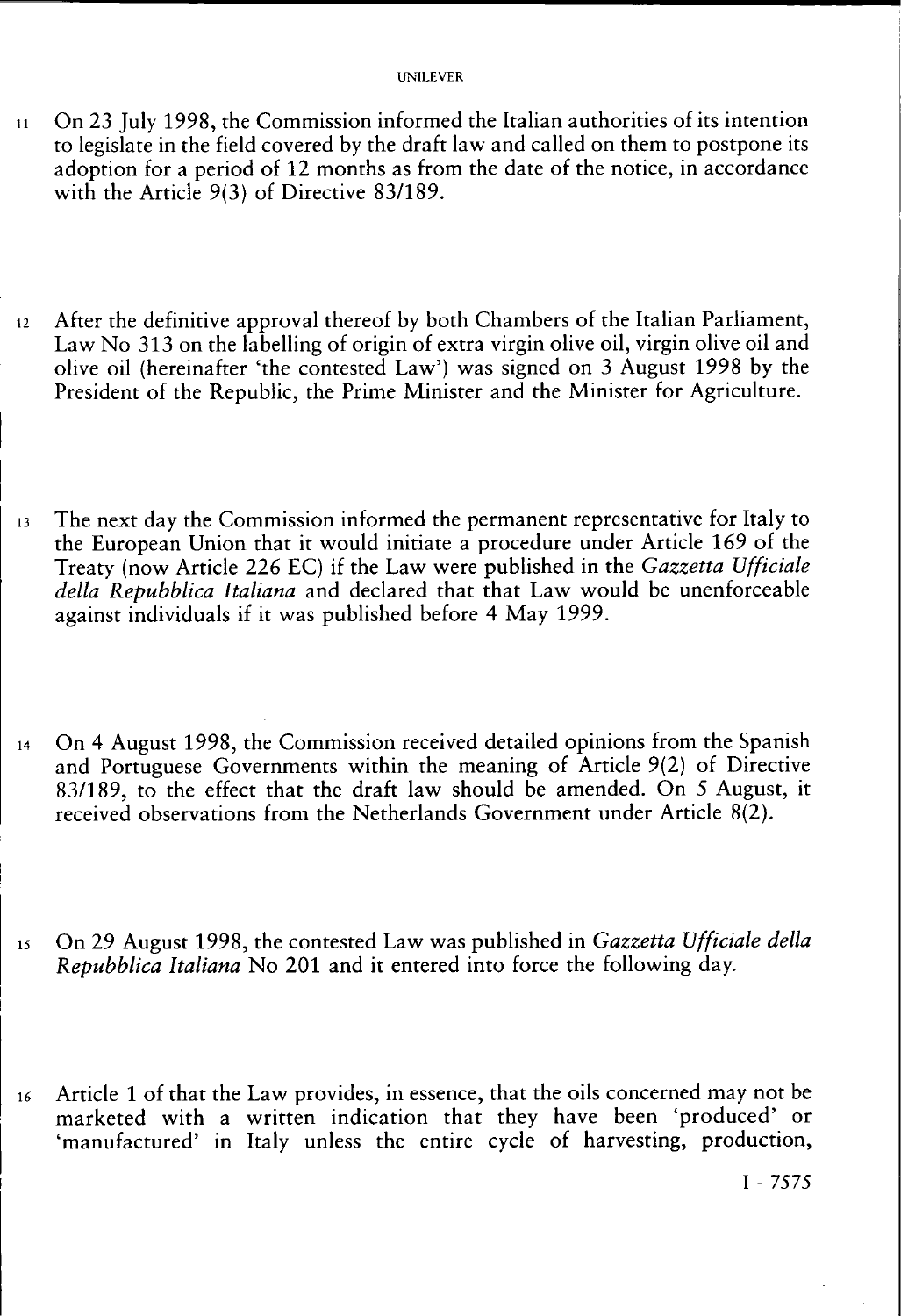processing and packaging took place in Italy. Labelling of oils produced in Italy, when derived wholly or in part from oils originating in other countries, must mention that fact, indicating the relevant percentages and the country or countries of provenance; any such oil which does not bear those indications must be disposed of within four months after the entry into force of the Law or, after that date, withdrawn from the market.

17 On 22 December 1998, the Commission adopted the legislation which it had announced to the Italian authorities, in the form of Regulation (EC) No 2815/98 concerning marketing standards for olive oil (OJ 1998 L 349, p. 56), which, in particular, lays down rules governing the designation of origin of virgin and extra virgin olive oils on their labels or packaging.

### **The main proceedings and the question referred to the Court**

- 18 On 29 September 1998, in response to an order from Central Food, Unilever supplied it with 648 litres of extra virgin olive oil for the price of ITL 5 330 708.
- 19 By letter of 30 September 1998, Central Food informed Unilever that the olive oil supplied to it was not labelled in accordance with the contested Law. Consequently, it refused to pay the amount due and called on Unilever to remove the goods from its warehouse.
- 20 On 2 October 1998, Unilever contested Central Food's position. On the ground that, under the procedure for notification and examination of draft technical regulations established by Directive 83/189, the Commission had called on the Italian Republic not to legislate in relation to the labelling of oil until 5 May 1999 and referring to the *CIA Security* judgment, Unilever contended that the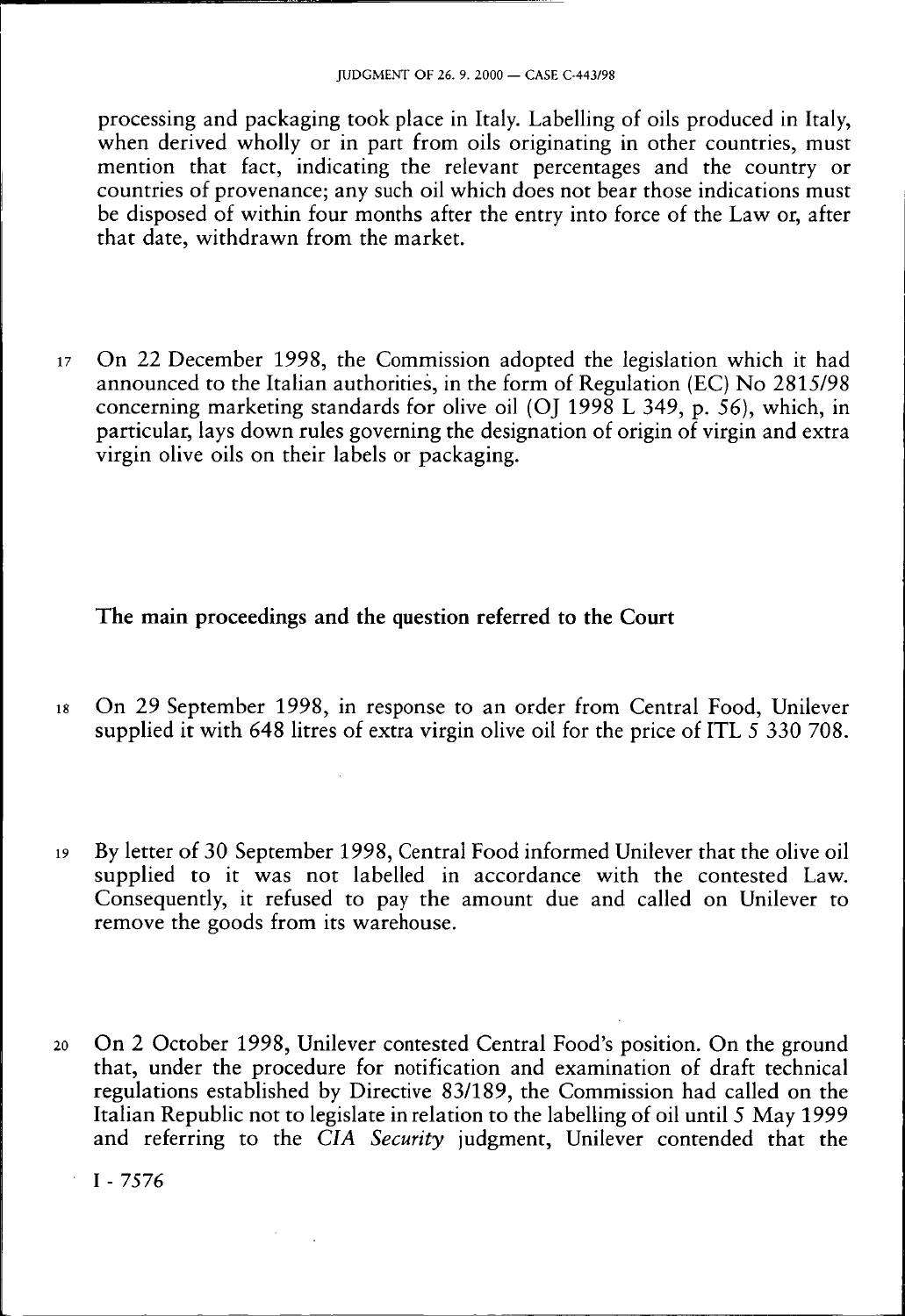contested Law should not be applied. Asserting that the olive oil supplied was therefore wholly in conformity with the Italian legislation in force, it called on Central Food to accept the consignment and to pay for it.

21 Central Food refused to do so and on 21 October 1998 Unilever commenced proceedings before the Pretore di Milano for an order requiring Central Food to pay a sum corresponding to the price of the consignment.

22 In those circumstances, the Pretore di Milano decided to stay proceedings pending a preliminary ruling from the Court of justice on the following question:

'May a national provision which has been promulgated and entered into force in the Member State (Law No 313 of 3 August 1998) be disapplied by a national court called upon to issue an order for payment in relation to the supply of extra virgin olive oil labelled in a manner not in accordance with the provisions of the aforementioned national provision, in circumstances where, following the notification and the subsequent examination of a draft national Law concerning the labelling of extra virgin olive oil, virgin olive oil and olive oil, the European Commission, on the basis of Article 9(3) of Council Directive 83/189/EEC laying down a procedure for the provision of information in the field of technical standards and regulations, formally requested the notifying State not to legislate during a prescribed period (until 14 September 1999) in relation to the marketing rules for olive oil, pending adoption of a Community regulation on the matter at issue?'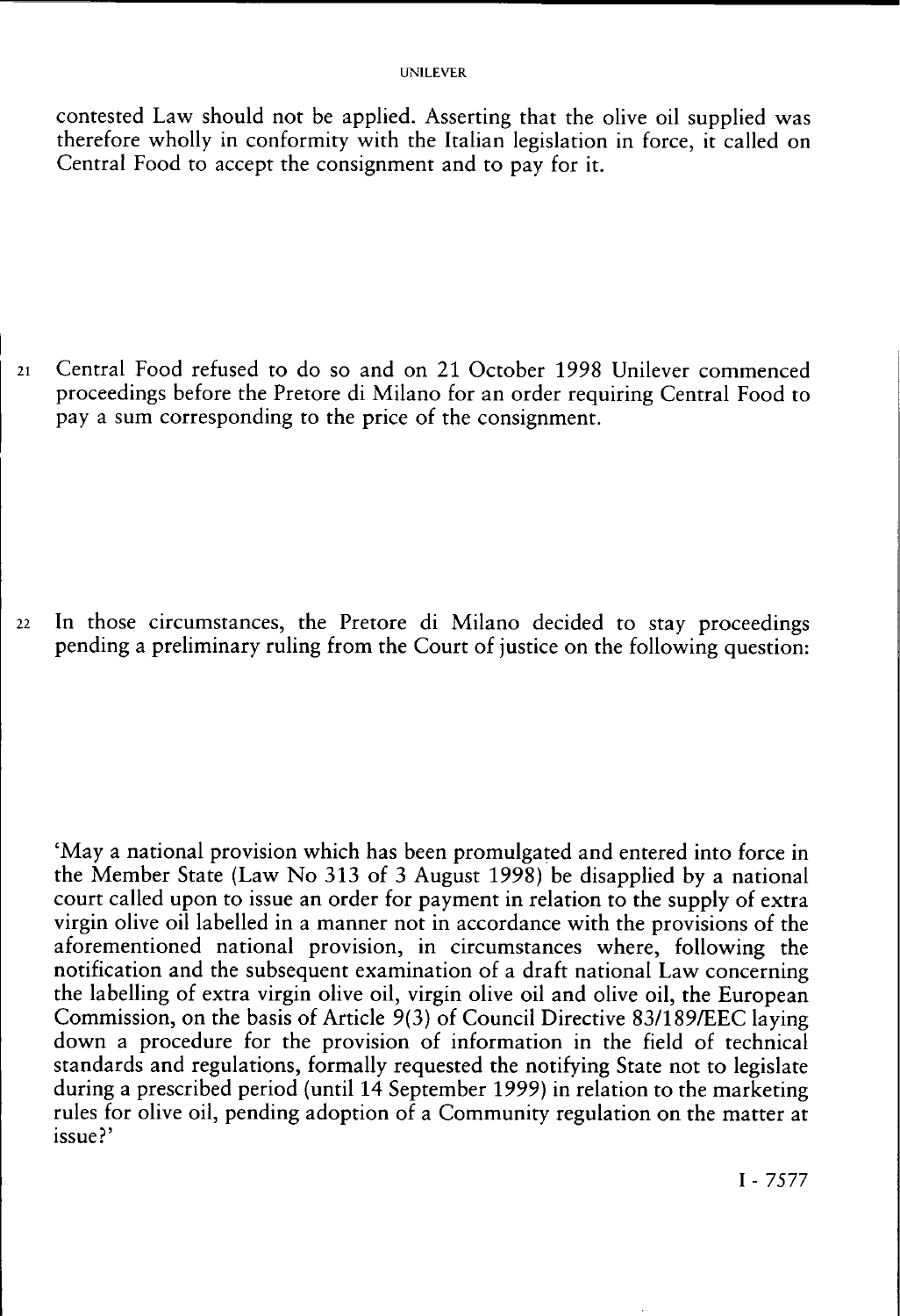### The question referred to the Court

*The status as technical regulations of the rules on labelling contained in the contested Law* 

- 23 As a preliminary point, it is necessary to consider whether, as contended by the Italian Government, the question submitted is devoid of purpose since the contested Law does not fall within the scope of Directive 83/189.
- 24 First, the Italian Government observes that the contested Law contains no rules which may be classified as technical regulations within the meaning of Directive 83/189. It refers to the purpose of the contested Law, which is to protect the consumer by providing correct information as to the origin or provenance of olive oil, to the fact that the products involved are agricultural and to the fact that the rules laid down in the contested Law do not concern and do not affect the characteristics of those products.
- 25 Suffice is to note, on that point, that, according to Article 1(1) thereof, Directive 83/189 treats as 'products' both industrial and agricultural products and that, according to paragraph 2 of the same article, Directive 83/189 treats as a 'technical specification' any specification contained in a document which lays down the characteristics required of a product, including the requirements applicable to the product as regards labelling. National rules containing such specifications constitute technical specifications within the meaning of Directive  $83/189$  irrespective of the grounds on which they were adopted (see, to that effect, Case C-13/96 *Bic Benelux* v *Belgian State* [1997] ECR I-1753, paragraph 19).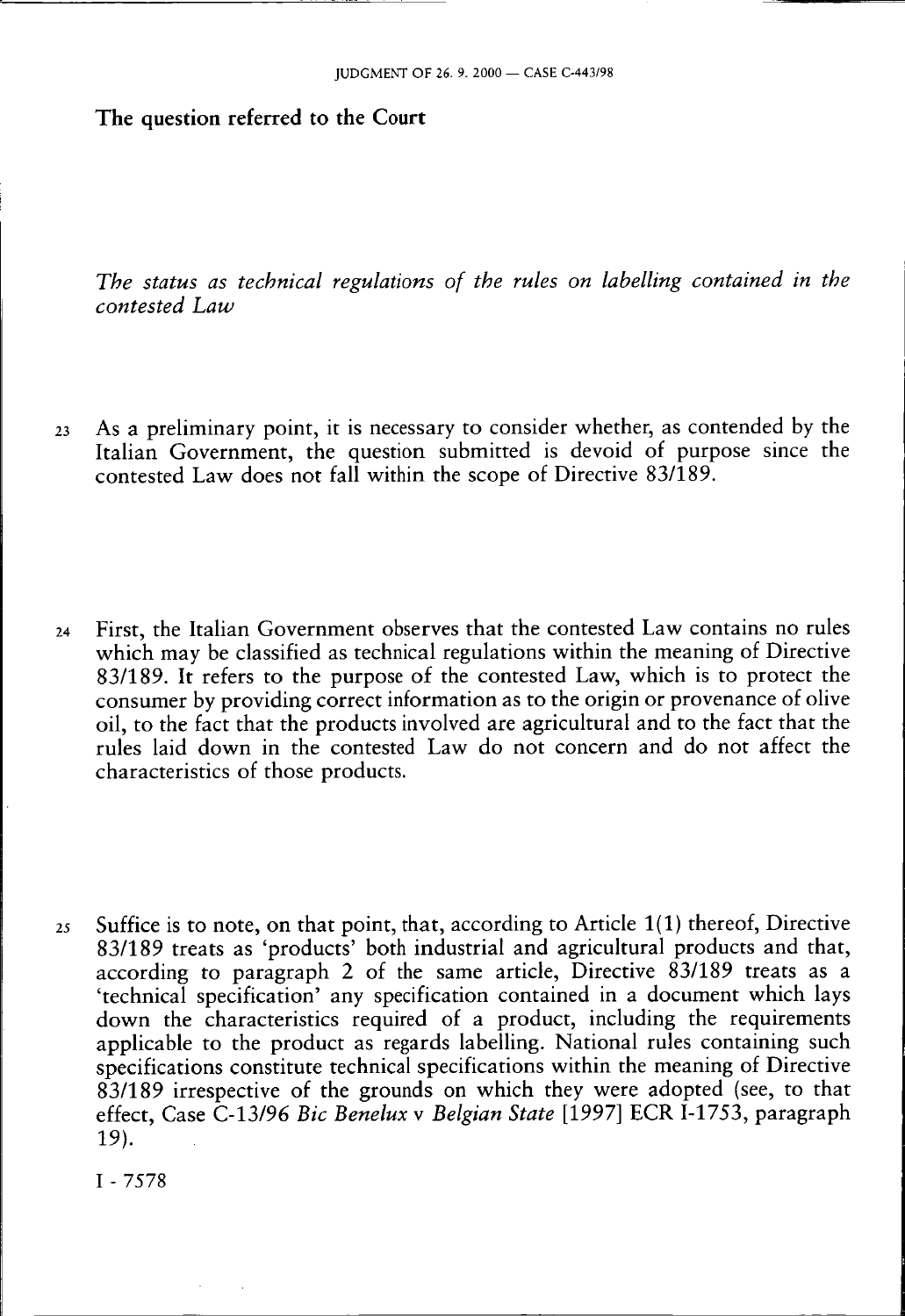- 26 Thus, the contested Law, which governs labelling indicating the origin of olive oil, contains rules which must be classified as 'technical specifications' within the meaning of Directive 83/189.
- 27 Since, the observance of those rules is *de jure* compulsory for the marketing of olive oil in Italy, they constitute technical regulations within the meaning of Article 1(9) of Directive 83/189.
- 28 Second, the Italian Government submits that the contested Law was exempted from the requirement of notification under Article 10 of Directive 83/189 since it was adopted in accordance with Council Directive 79/112/EEC of 18 December 1978 on the approximation of the laws of the Member States relating to the labelling, presentation and advertising of foodstuffs for sale to the ultimate consumer (OJ 1979 L 33, p. 1). Article 3(1)(7) of that directive requires that the place of origin or provenance of the product be indicated on the label in cases where omission of such information would be liable to mislead consumers as to the real origin or provenance of the foodstuff.
- 29 That contention cannot be accepted. As the Commission has pointed out, that provision of Directive 79/112, drafted in general terms, leaves the Member States sufficient room for manœuvre for it to be concluded that national rules on labelling relating to origin such as those adopted in the contested Law cannot be regarded as national provisions conforming to a binding Community act within the meaning of the first indent of Article  $10(1)$  of Directive 83/189.
- 30 In those circumstances, it must be held that rules such as the labelling rules contained in the contested Law constitute technical regulations covered by Directive 83/189.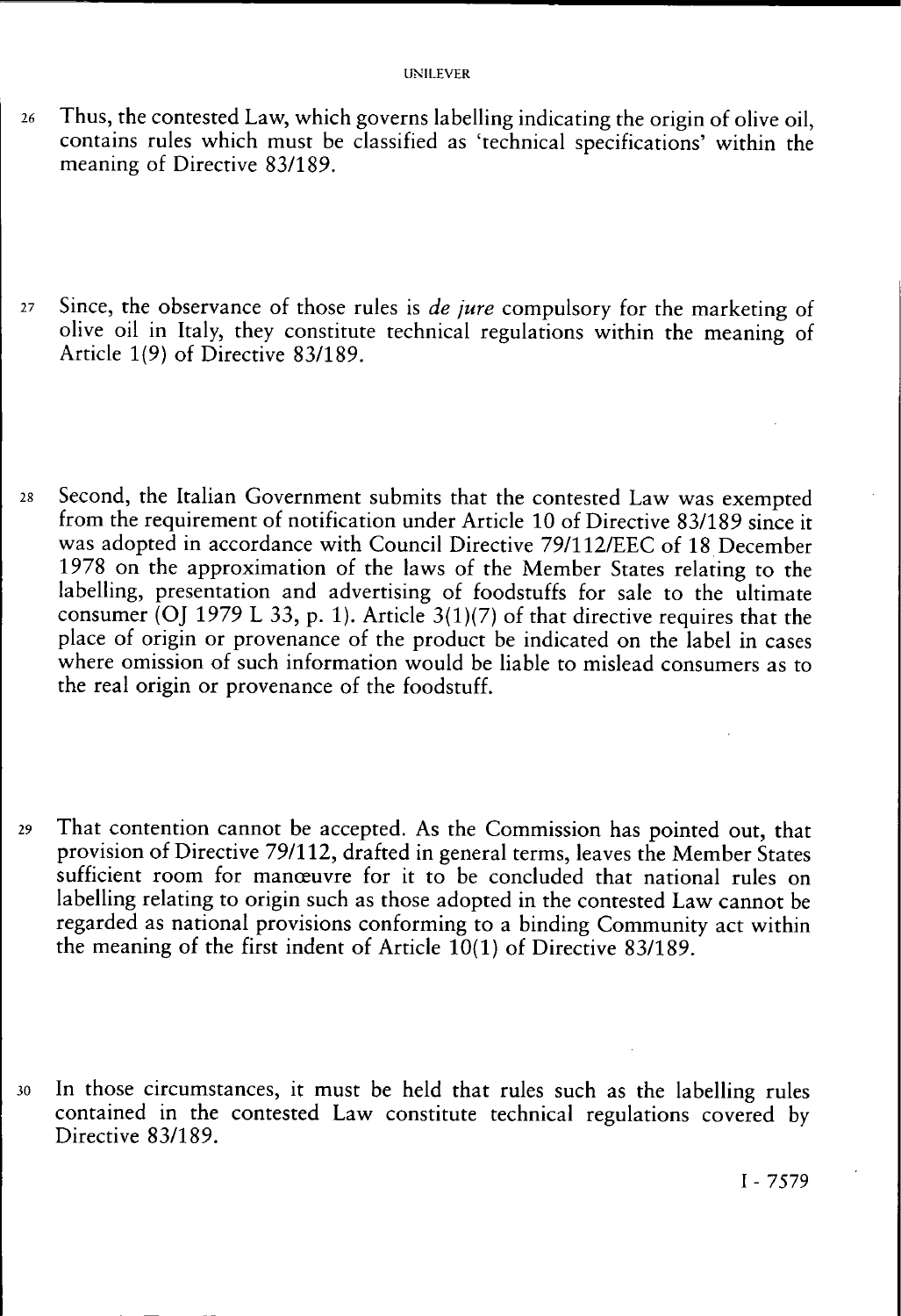## *The effects of failure to comply with Article 9 of Directive 83/189*

- 31 The question from the national court seeks, in essence, to ascertain whether a national court is required, in civil proceedings between individuals concerning contractual rights and obligations, to refuse to apply a national technical regulation which was adopted during a period of postponement of adoption prescribed by Article 9 of Directive 83/189.
- 32 Unilever contends that the Court has confirmed, in its judgment in *CIA Security,*  that a national technical regulation adopted in breach of the obligations imposed by Articles 8 and 9 of Directive 83/189 cannot in any circumstances be relied on against individuals.
- 33 The Commission submits, first, that in *CIA Security,* which concerned a dispute between individuals, the Court held that technical regulations adopted in breach of Directive 83/189 were inapplicable and that it follows from that judgment that such inapplicability may be invoked in a dispute between individuals. It adds that there is no reason why that consequence of non-compliance with Directive 83/189 should not also apply in proceedings for summary judgment such as the main proceedings in this case.
- 34 Second, the Commission contends, such inapplicability is mandatory both in the case of breach of the obligation of notification laid down in Article 8 of Directive 83/189 and in that of failure to observe the postponement periods prescribed in Article 9 of that directive. The adoption of a national technical regulation after notification of the draft but during the standstill period, without taking account of the observations or other reactions of the Commission and the other Member States, entails the risk of creating new hindrances to intra-Community trade wholly identical to that resulting from the adoption of a technical regulation in breach of the obligation of notification.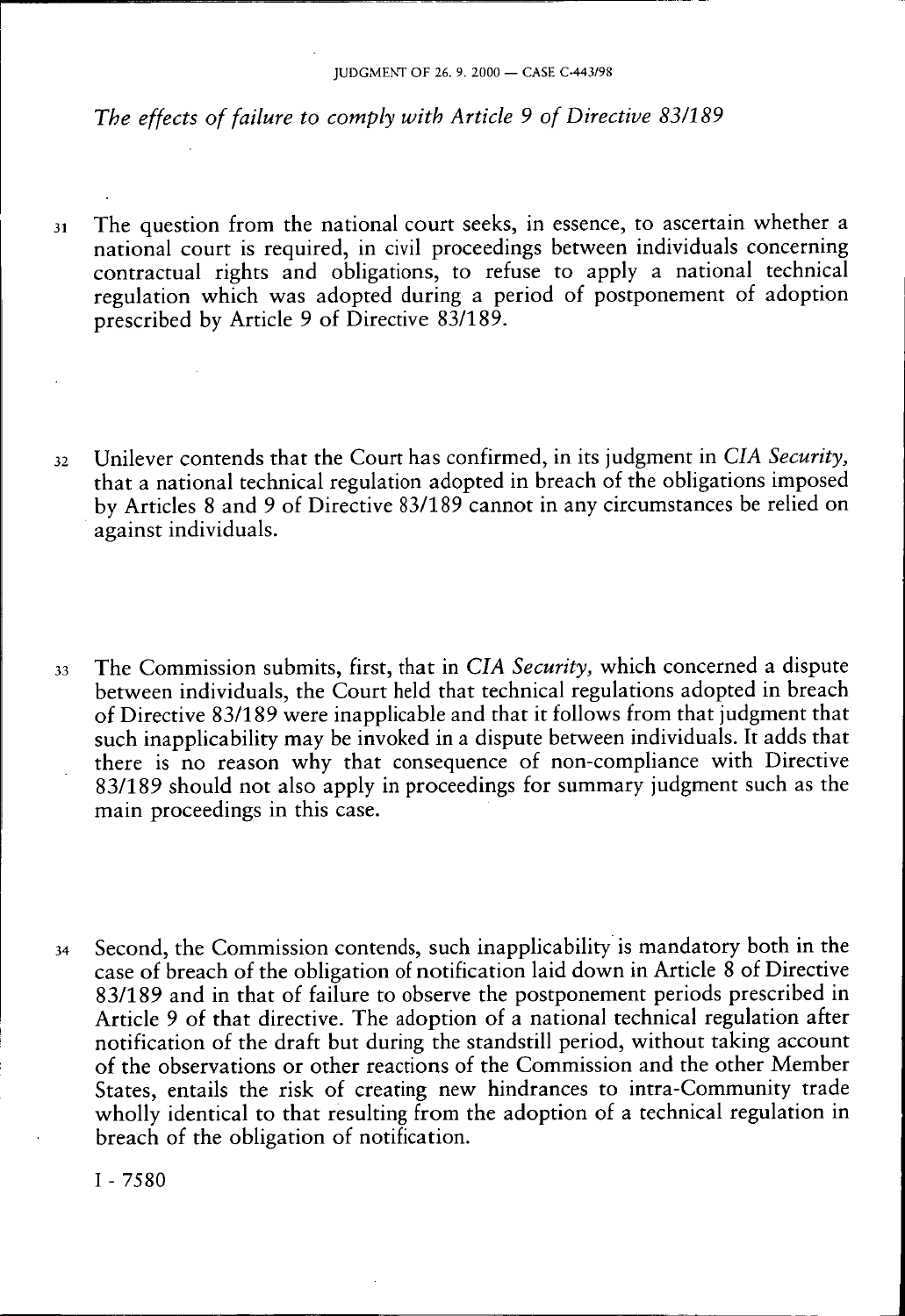35 The Italian Government, supported by the Danish Government, observes that, whilst the Court has indeed attributed direct effect to certain provisions of directives in that individuals, in the absence of proper transposition, may rely on such provisions as against the defaulting Member State, it has also held that to extend such a precedent to relationships between individuals would be tantamount to granting the Community power to impose, with immediate effect, obligations on individuals, even though it has no such competence except where it is empowered to adopt regulations. Thus, it is clear from settled case-law of the Court that a directive cannot of itself impose obligations on individuals and cannot therefore be relied on as such against them. No derogation from that principle can be based on the judgment in *CIA Security.* The operative part of that judgment discloses no intention to reverse the principle according to which a directive cannot have direct effect in horizontal relations between individuals.

36 The Italian, Danish and Netherlands Governments also submit, in particular, that in *CIA Security* the Court merely held that failure to observe the obligation of notification laid down in Article 8 of Directive 83/189 gives rise to the inapplicability of the technical regulation concerned. Article 9 of Directive 83/189 differs substantially from Article 8. It is the effectiveness of the preventive control provided for in Article 8 of Directive 83/189 which gave rise to that interpretation. By contrast, inapplicability in the event of breach of the obligation to postpone adoption pursuant to Article 9 would not contribute to the effectiveness of control by the Commission. In such circumstances, the fact that a Member State has not observed a procedural rule such as that laid down in Article 9 cannot have any effect other than that of allowing the Commission to bring infringement proceedings against the defaulting State.

37 In view of those submissions, it is appropriate, first, to consider whether the legal consequence of failure to fulfil the obligations imposed by Directive 83/189 is the same in relation both to the obligation to observe periods of postponement under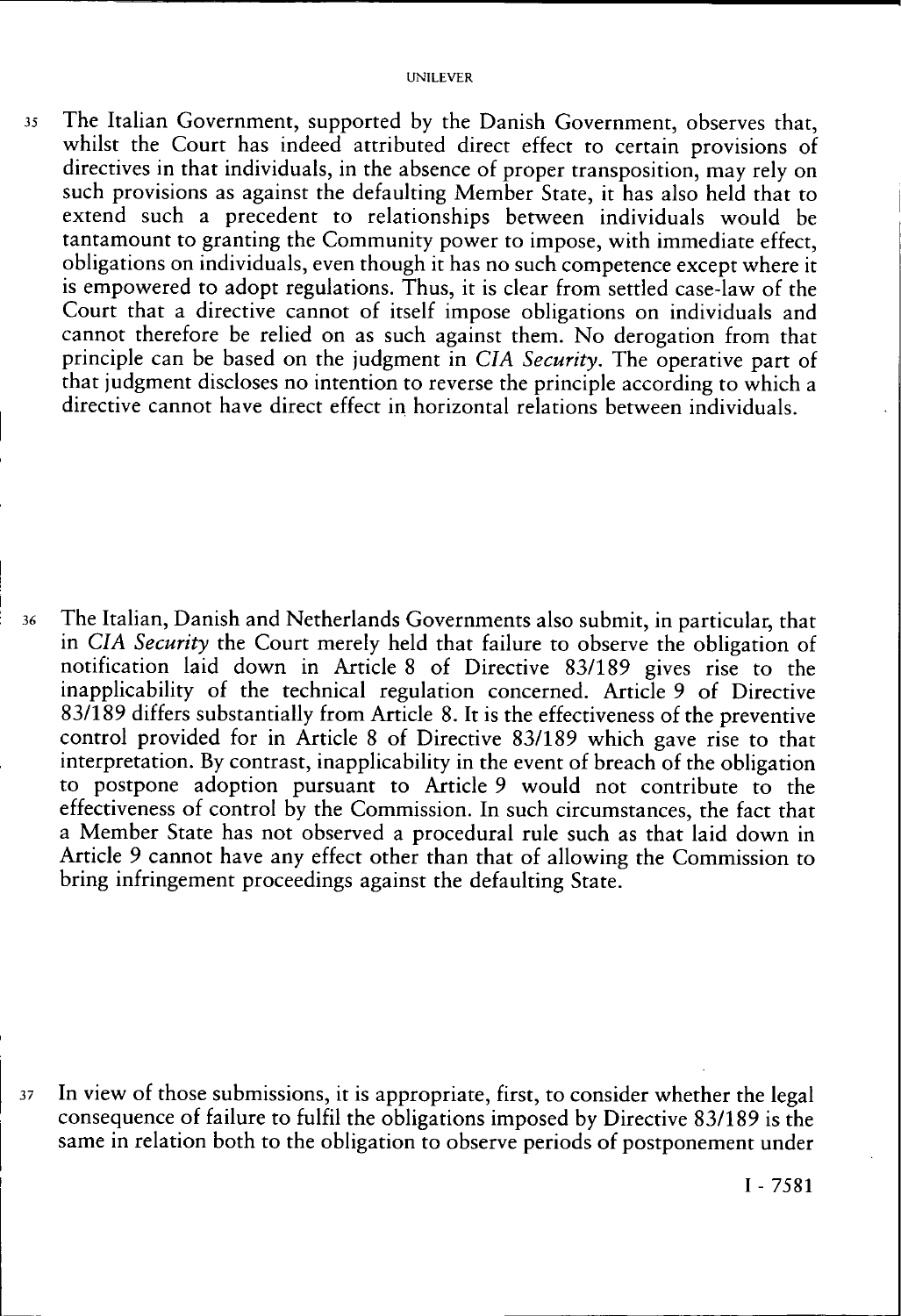Article 9 of Directive 83/189 and to the obligation of notification under Article 8 of Directive 83/189.

- *38 CIA Security* related to a technical regulation which had not been notified in accordance with Article 8 of Directive 83/189. This explains why the operative part of that judgment confines itself to finding that technical regulations which have not been notified in accordance with that article are inapplicable.
- 39 However, in the statement of the grounds on which that finding was based, the Court also examined the obligations deriving from Article 9 of Directive 83/189. The Court's reasoning shows that, having regard to the objective of Directive 83/189 and to the wording of Article 9 thereof, those obligations must be treated in the same way as those deriving from Article 8 of the same directive.
- 40 Thus, in paragraph 40 of *CIA Security,* it was emphasised that Directive 83/189 is designed, by means of preventive control, to protect freedom of movement for goods, which is one of the foundations of the Community, and that, in order for such control to be effective, all draft technical regulations covered by the directive must be notified and, except in the case of those regulations whose urgency justifies an exception, their adoption or entry into force must be suspended during the periods laid down in Article 9.
- 41 Next, in paragraph 41 of that judgment, the Court held that notification and the period of postponement afford the Commission and the other Member States an opportunity to examine whether the draft regulations in question create obstacles to trade contrary to the EC Treaty or obstacles which were to be avoided through the adoption of common or harmonised measures and also to propose amendments to the national measures envisaged. That procedure also enables the Commission to propose or adopt Community rules regulating the matter dealt with by the envisaged measure.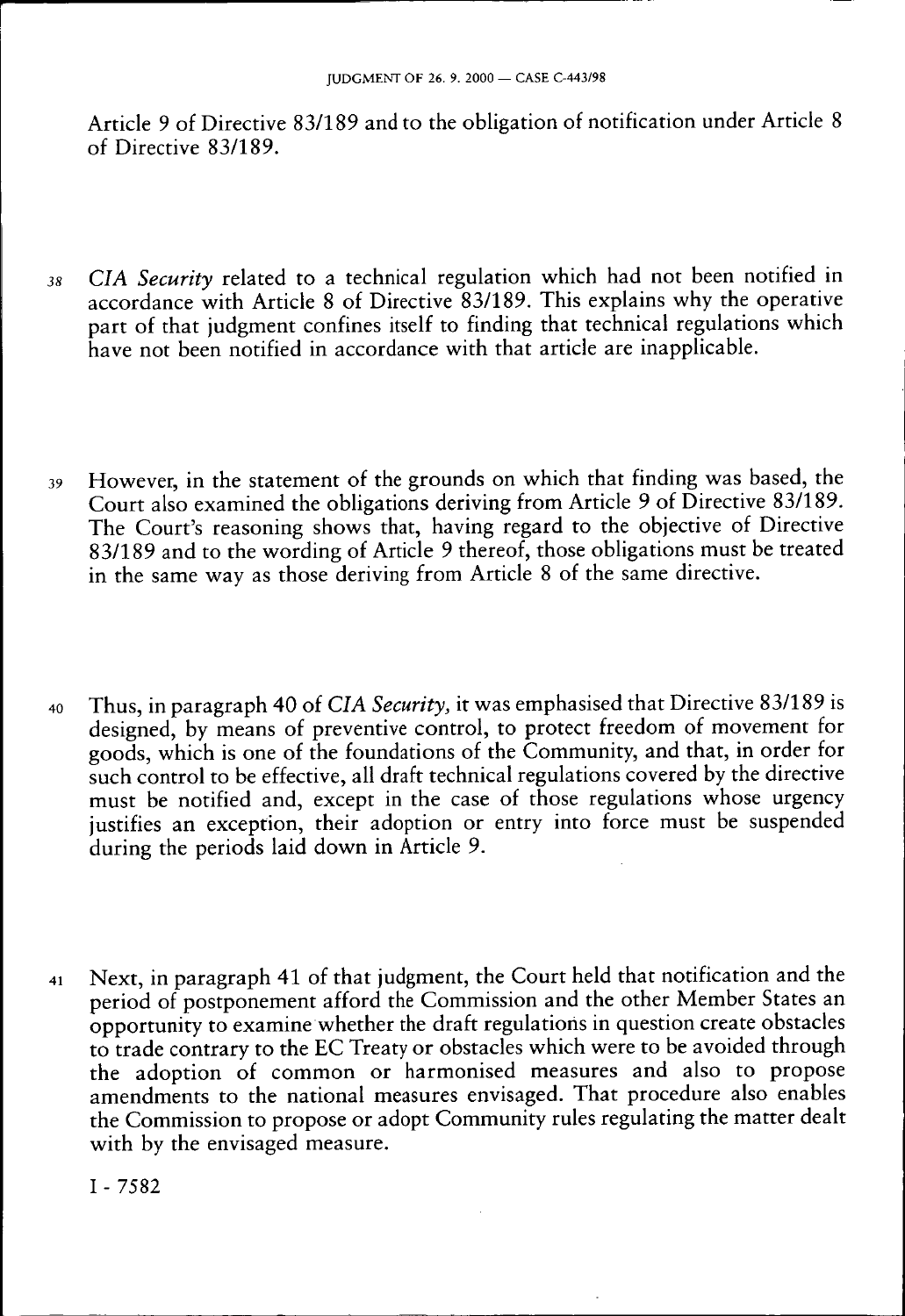42 In paragraph 50 of *CIA Security* the Court indicated that the aim of the directive was not simply to inform the Commission but is also, more generally, to eliminate or restrict obstacles to trade, to inform other States of technical regulations envisaged by a State, to give the Commission and the other Member States time to react and to propose amendments for lessening restrictions to the free movement of goods arising from the envisaged measure and to afford the Commission time to propose a harmonising directive.

43 The Court went on to hold that the wording of Articles 8 and 9 of Directive 83/189 was clear in that they provide a procedure for Community control of draft national regulations, the date of their entry into force being subject to the Commission's agreement or lack of opposition.

44 Although, in paragraph 48 of *CIA Security,* after reiterating that the aim of Directive 83/189 was to protect freedom of movement for goods by means of preventive control and that the obligation to notify was essential for achieving such Community control, the Court found that the effectiveness of such control would be that much greater if the directive were interpreted as meaning that breach of the obligation to notify constituted a substantial procedural defect such as to render the technical regulations in question inapplicable to individuals, it follows from the considerations set out in paragraphs 40 to 43 of this judgment that breach of the obligations of postponement of adoption set out in Article 9 of Directive 83/189 also constitutes a substantial procedural defect such as to render technical regulations inapplicable.

45 It is therefore necessary to consider, secondly, whether the inapplicability of technical regulations adopted in breach of Article 9 of Directive 83/189 can be invoked in civil proceedings between private individuals concerning contractual rights and obligations.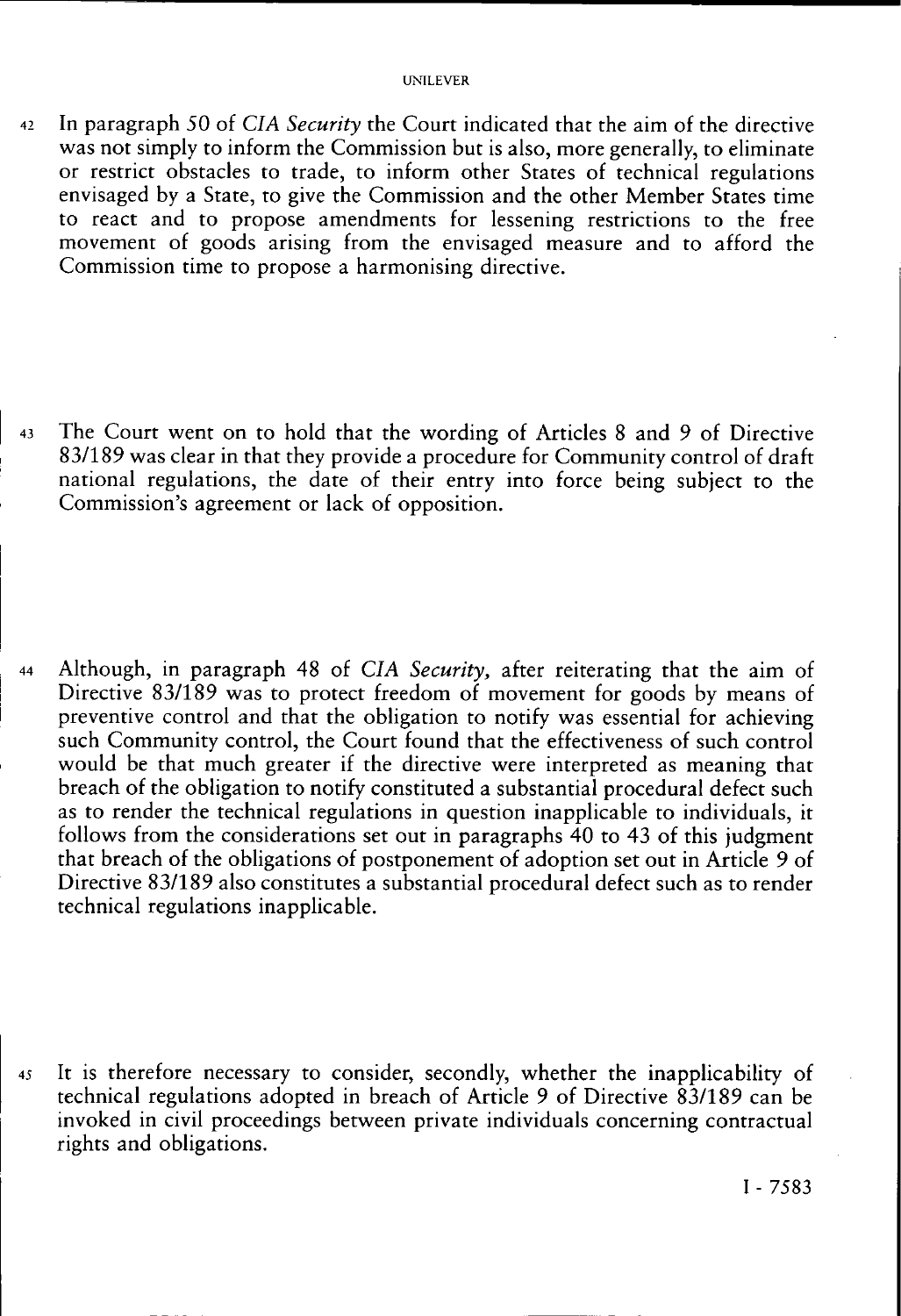- 46 First, in civil proceedings of that nature, application of technical regulations adopted in breach of Article 9 of Directive 83/189 may have the effect of hindering the use or marketing of a product which does not conform to those regulations.
- 47 That is the case in the main proceedings, since application of the Italian rules is liable to hinder Unilever in marketing the extra virgin olive oil which it offers for sale.
- 48 Next, it must be borne in mind that, in *CIA Security,* the finding of inapplicability as a legal consequence of breach of the obligation of notification was made in response to a request for a preliminary ruling arising from proceedings between competing undertakings based on national provisions prohibiting unfair trading.
- 49 Thus, it follows from the case-law of the Court that the inapplicability of a technical regulation which has not been notified in accordance with Article 8 of Directive 83/189 can be invoked in proceedings between individuals for the reasons set out in paragraphs 40 to 43 of this judgment. The same applies to noncompliance with the obligations laid down by Article 9 of the same directive, and there is no reason, in that connection, to treat disputes between individuals relating to unfair competition, as in the *CIA Security* case, differently from disputes between individuals concerning contractual rights and obligations, as in the main proceedings.
- 50 Whilst it is true, as observed by the Italian and Danish Governments, that a directive cannot of itself impose obligations on an individual and cannot therefore be relied on as such against an individual (see Case C-91/92 *Faccini*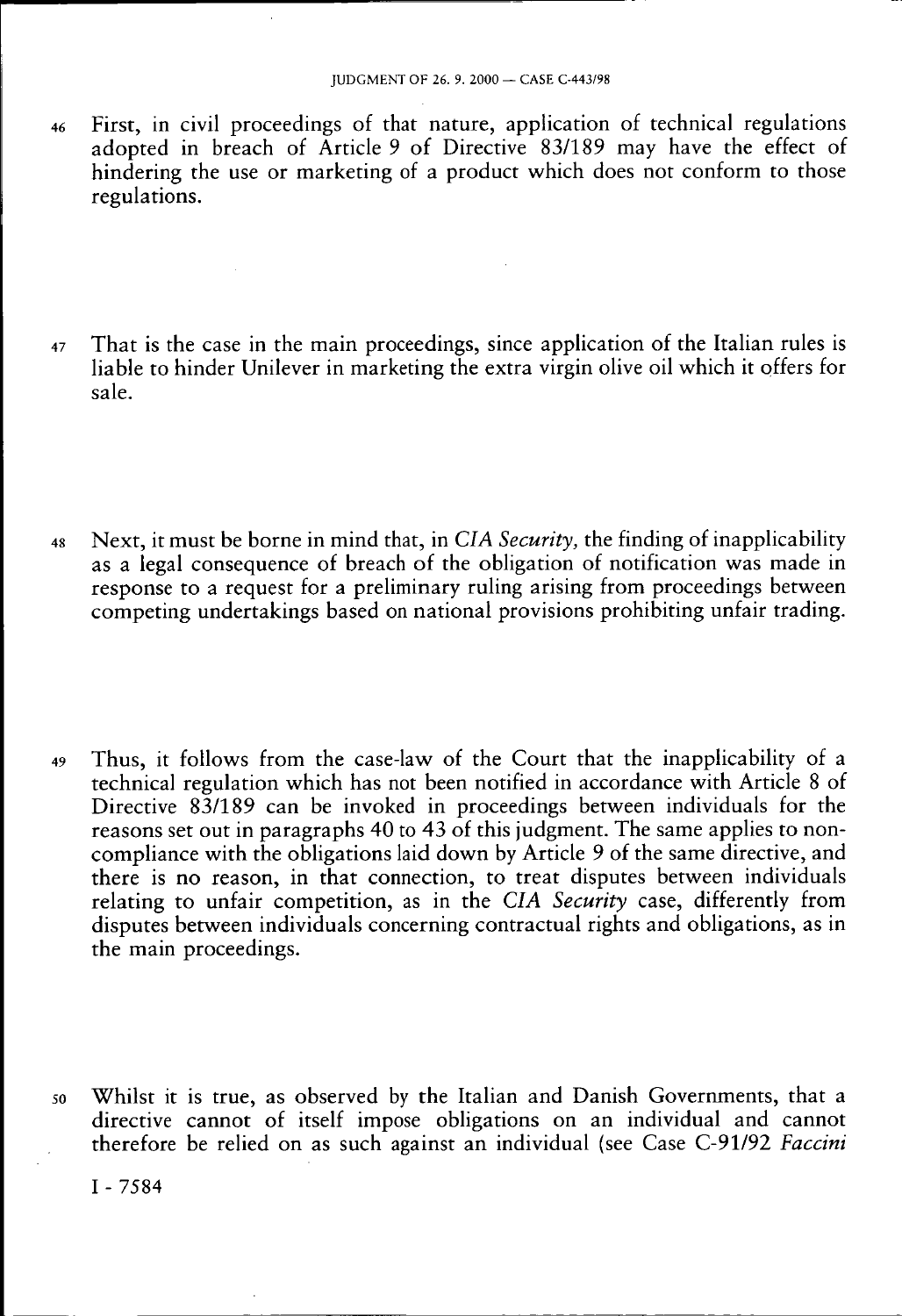*Dori* [1994] ECR I-3325, paragraph 20), that case-law does not apply where non-compliance with Article 8 or Article 9 of Directive 83/189, which constitutes a substantial procedural defect, renders a technical regulation adopted in breach of either of those articles inapplicable.

51 In such circumstances, and unlike the case of non-transposition of directives with which the case-law cited by those two Governments is concerned, Directive 83/189 does not in any way define the substantive scope of the legal rule on the basis of which the national court must decide the case before it. It creates neither rights nor obligations for individuals.

52 In view of all the foregoing considerations, the answer to the question submitted must be that a national court is required, in civil proceedings between individuals concerning contractual rights and obligations, to refuse to apply a national technical regulation which was adopted during a period of postponement of adoption prescribed in Article 9 of Directive 83/189.

**Costs** 

53 The costs incurred by the Italian, Belgian, Danish and Netherlands Governments and by the Commission, which have submitted observations to the Court, are not recoverable. Since these proceedings are, for the parties to the main proceedings, a step in the action pending before the national court, the decision on costs is a matter for that court.